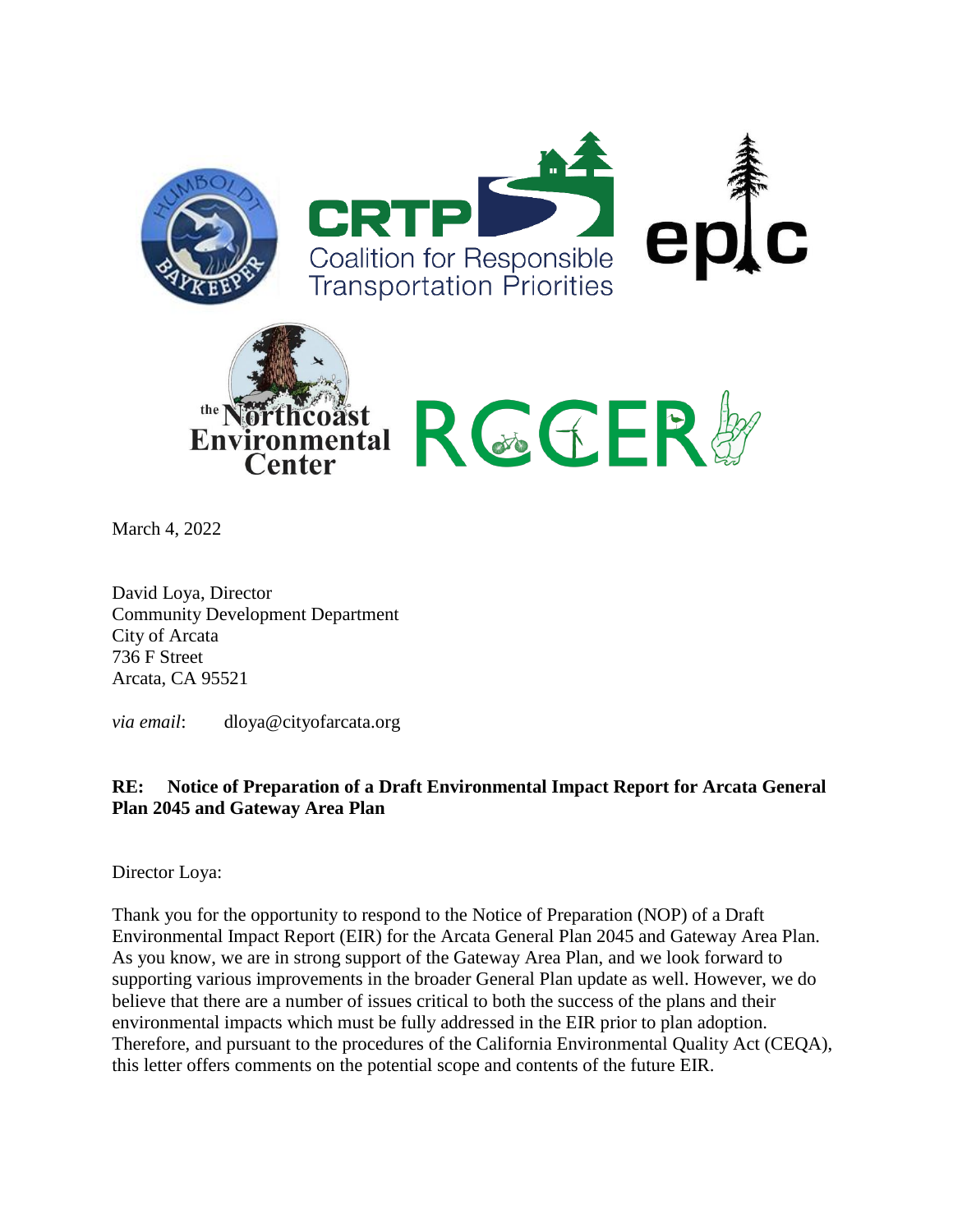We request full consideration of the following topics, and answers to the following questions, in the EIR:

- **Climate crisis.** How will the General Plan and Gateway Area Plan affect local greenhouse gas (GHG) emission levels? If Arcata's population is projected to increase, which we understand to be the case, how will the plans affect the *per capita* GHG emissions of current and future residents?
- **Sea level rise.** When will rising sea levels and attendant flooding affect areas within the City limits, and particularly the Gateway area, under a variety of assumptions reflecting the reasonable range of possible future conditions? How will the General Plan and the Gateway Area Plan address these risks through shoreline defense, managed retreat, and/or patterns of future development?
- **Consistency with other local plans.** The City of Arcata falls under the jurisdiction of the Regional Transportation Plan 2022-2042 (also called "VROOM: Variety in Rural Options of Mobility") prepared by the Humboldt County Association of Governments and the Comprehensive Action Plan for Energy 2019 Update (also called "RePower Humboldt") prepared by the Redwood Coast Energy Authority. How will the General Plan and the Gateway Area Plan ensure consistency with these plans and progress toward their various goals and targets, including but not limited to the Regional Transportation Plan's Safe and Sustainable Transportation Targets?
- **Environmental justice and equity.** Many areas of Arcata have household incomes less than 80% of the statewide median income, and at least some of these areas are likely disproportionately burdened by pollution due to their locations relative to highways and legacy pollution sources. Therefore, we believe that Arcata is required to incorporate an Environmental Justice Element into its General Plan pursuant to SB 1000. What impacts will the General Plan and the Gateway Area Plan have on disadvantaged communities' pollution exposure, physical activity/road safety, public facilities, housing and population, access to safe and affordable housing, and other aspects covered by both SB 1000 and CEQA?
- **Wastewater treatment.** How will the General Plan and the Gateway Area Plan affect the City's current wastewater treatment system and future plans for adapting, upgrading, and/or relocating wastewater treatment facilities? How will the plans affect the water quality of effluent from the City's wastewater treatment facilities and of stormwater runoff into Humboldt Bay and other local bodies of water?
- **Seismic activity and soil liquefaction.** How will the General Plan and the Gateway Area Plan affect risks to local life and safety, as well as environmental risks, from seismic activity and attendant soil liquefaction?
- **Transportation safety.** How will the General Plan and the Gateway Area Plan affect the risk of injury and death for users of the City's transportation system, particularly its most vulnerable users - those walking, biking or rolling on local streets and roads?
- **Vehicle miles traveled.** How will the General Plan and Gateway Area Plan affect local vehicle miles traveled (VMT)? If Arcata's population is projected to increase, which we understand to be the case, how will the plans affect the *per capita* VMT emissions of current and future residents?
- Wild and working lands. How will the General Plan and the Gateway Area Plan affect wild and working lands, including forests, farmlands, wetlands and riparian areas, both